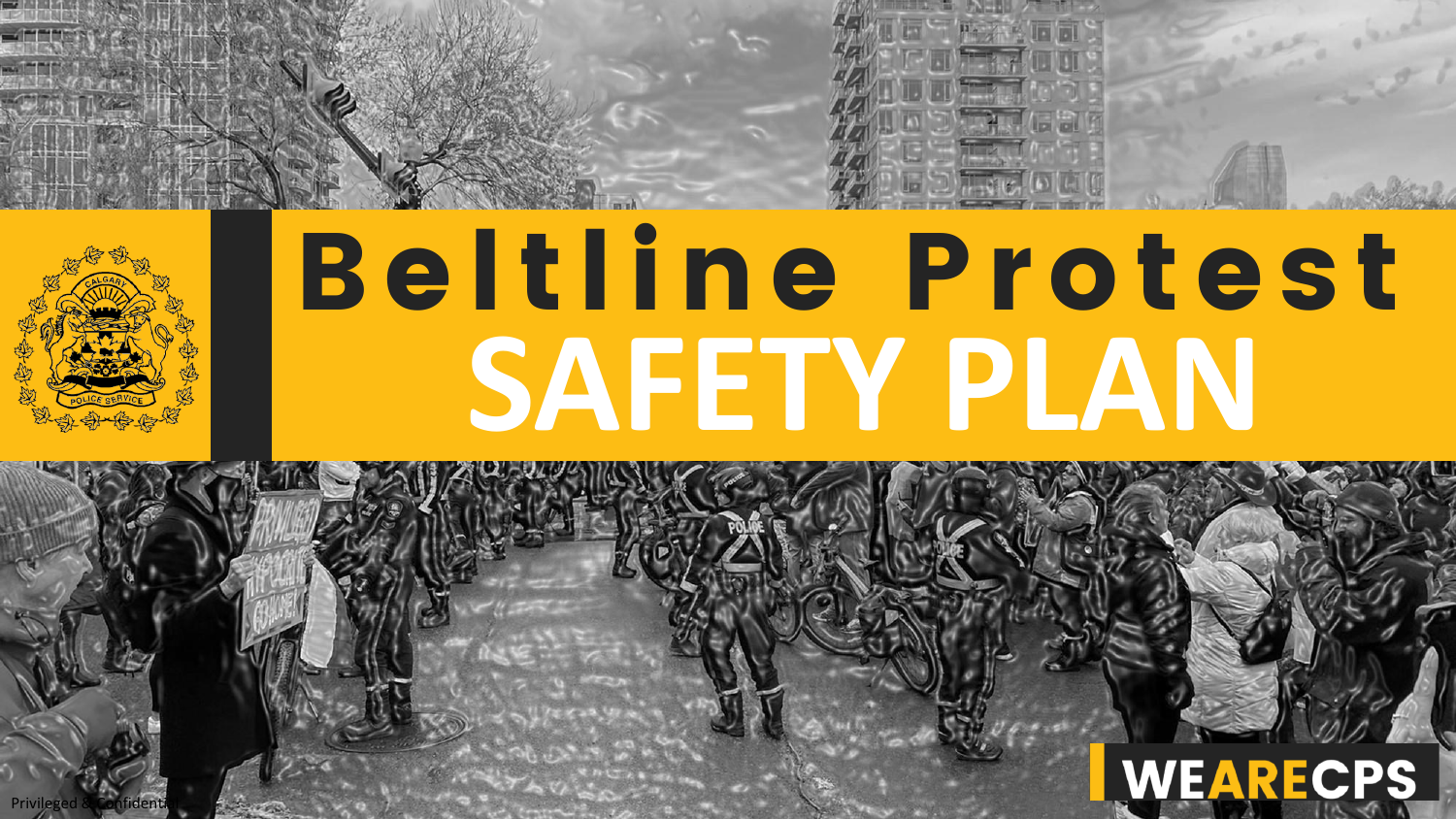

**Strategic Goal & Background – Mission/Objective,** protest background, March 12 event

**Planning & Coordination**– partnerships

**Response & Operational Tactics** – incident command team, operational tactics and communications strategy

**Evaluate & Debrief** – sustainable staffing planning, ongoing engagement and review of after-action reporting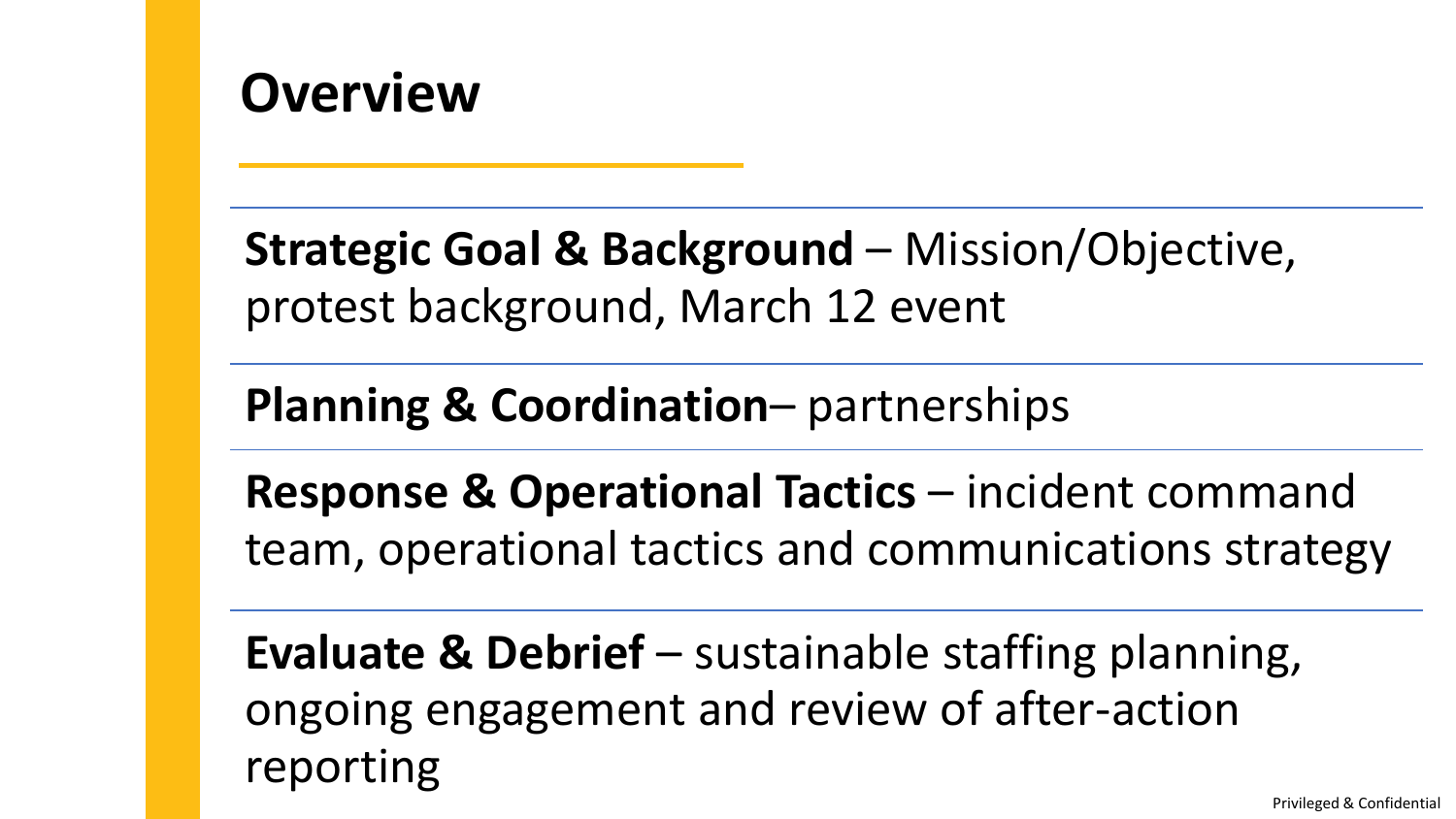#### **Strategic Goal**

#### **Mission:**

The Calgary Police Service (CPS) will employ community engagement tactics and negotiation with an aim to safely facilitate a peaceful static protest event. The CPS recognizes the Charter Rights to peaceful assembly. These rights are not absolute and cannot be exercised in a manner that infringes on the constitutional rights of others, and their safety. The Service will respond to any unlawful and/or unsafe activity in a necessary, reasonable and proportionate manner.

#### **Objectives:**

- Maintain the peace and protect public safety.
- Minimize community and traffic disruptions through early intervention and enforcement.
- Assist and support businesses and residents of private dwellings by preventing trespassing and harassment. This will be accomplished by aiming to limit movement of large protest groups to static locations and prevent interaction between opposing protest groups.
- Enforce on-view Criminal Code and provincial statutes with immediate action, or post-event by dedicated investigative resources.
- Privileged & Confidential • Provide support to Calgary Community Standards, who will enforce municipal bylaws and licensing.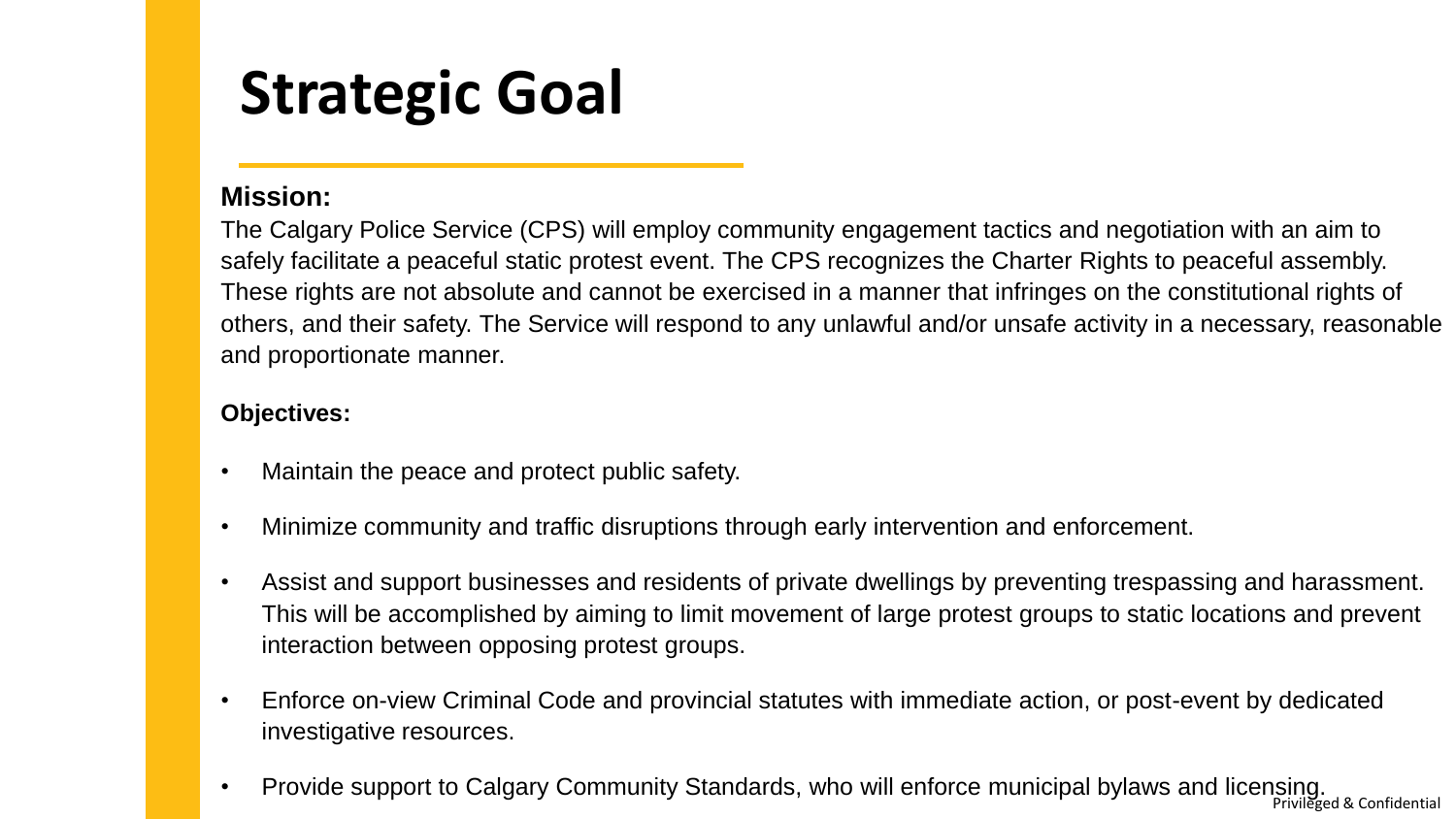#### **Background**

- "Freedom Rally" protests began during the pandemic changing locations, demands, organizers, levels of cooperation
	- Crowd sizes over the past few months:
		- Beginning of 2022 approx. 300
		- February in the range of  $2,000 5,000$
		- End of February/early March 1,300
	- World-wide rally every six weeks (including Saturday, March 19, 2022)
- Crowds diminished as we approached the lifting of restrictions
- Beginning of March, protests continued despite lifting of restrictions, which caused more frustration for the Beltline community
- Demonstrators were relatively cooperative, although disruptive, until Saturday, March 12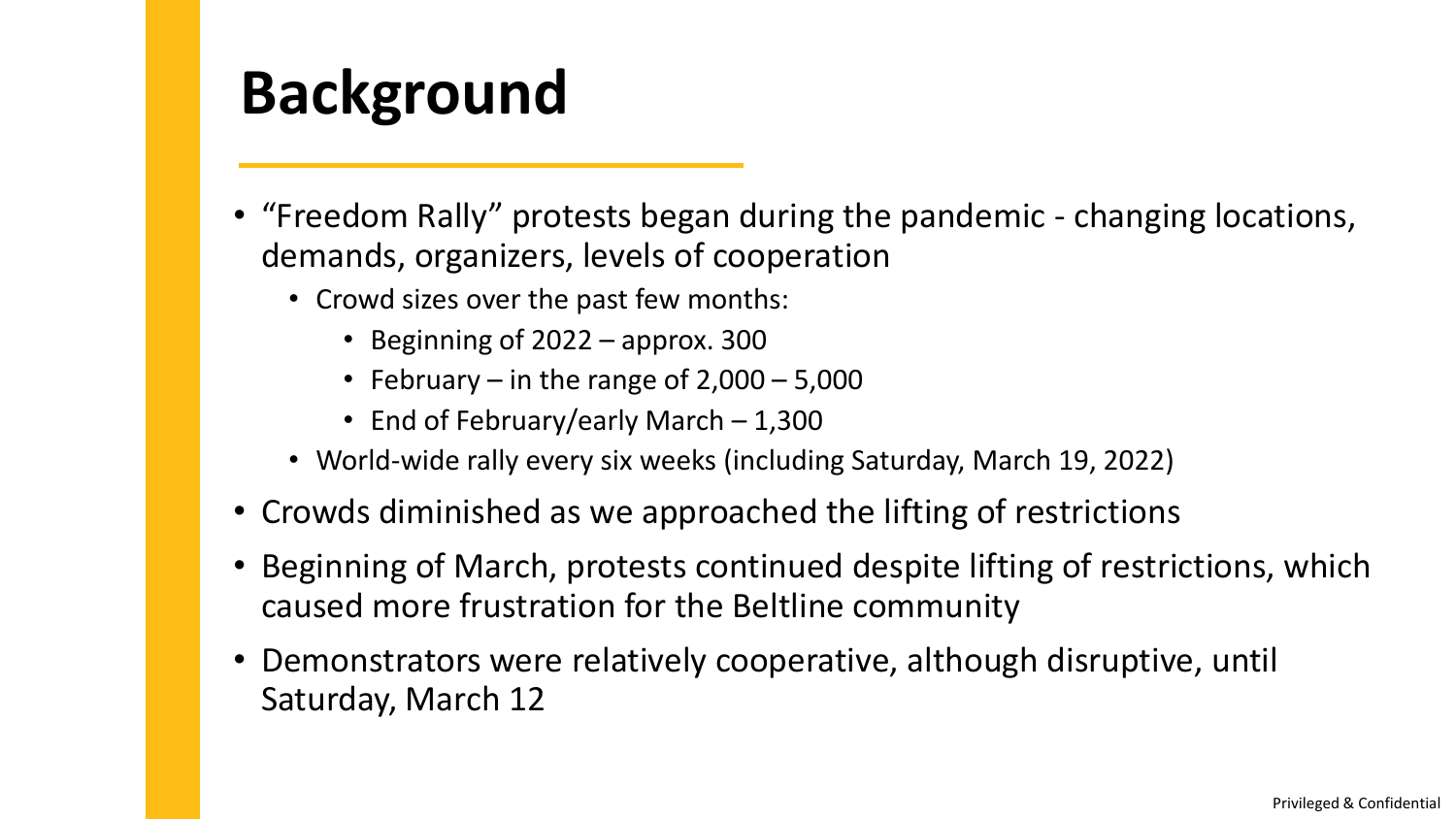#### **Background – March 5**

- Group A approx. 800 people, staged at Central Memorial Park
- Group B approx. 50 people, staged at Tompkins Park
- Group A was continuing on their typical route, Group B formed a block of 17 Avenue at 7 Street.
- Police were able to divert Group A north onto a new route prior to any major confrontation. Group A was compliant with police direction and a flashpoint was avoided.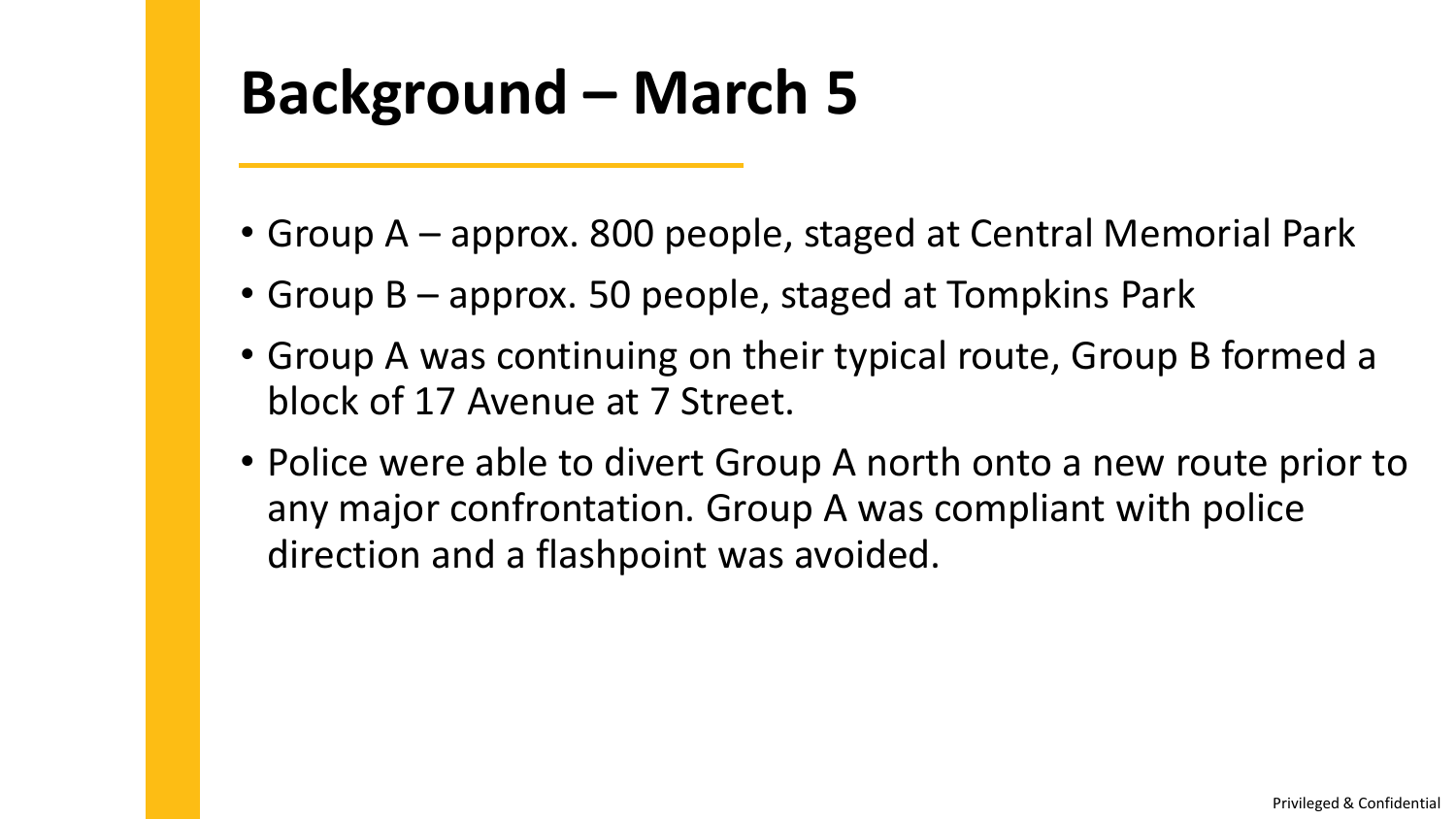## **Background – March 12 event**

- Group A approx. 1,000 people staged at Central Memorial Park
- Group B approx. 200 people staged at Tompkins Park
- As Group A departed on their march, Group B took over 14 Ave, to block Group A from initiating march. Police were able to negotiate Group B to leave the roadway.
- Group A departs on march, Group B forms a block on 17 Ave., and 5 Street, impeding the march for approx. an hour.
- Police attempted to divert the march, Group A refused to comply. Negotiations with both groups unsuccessful, increasing hostility and concern for imminent flashpoint.
- Group A attempted to flank and surround Group B
- Officers made numerous requests to Group B to move for their own safety, they refused.
- Public Safety Unit Bike Team members intervened to create path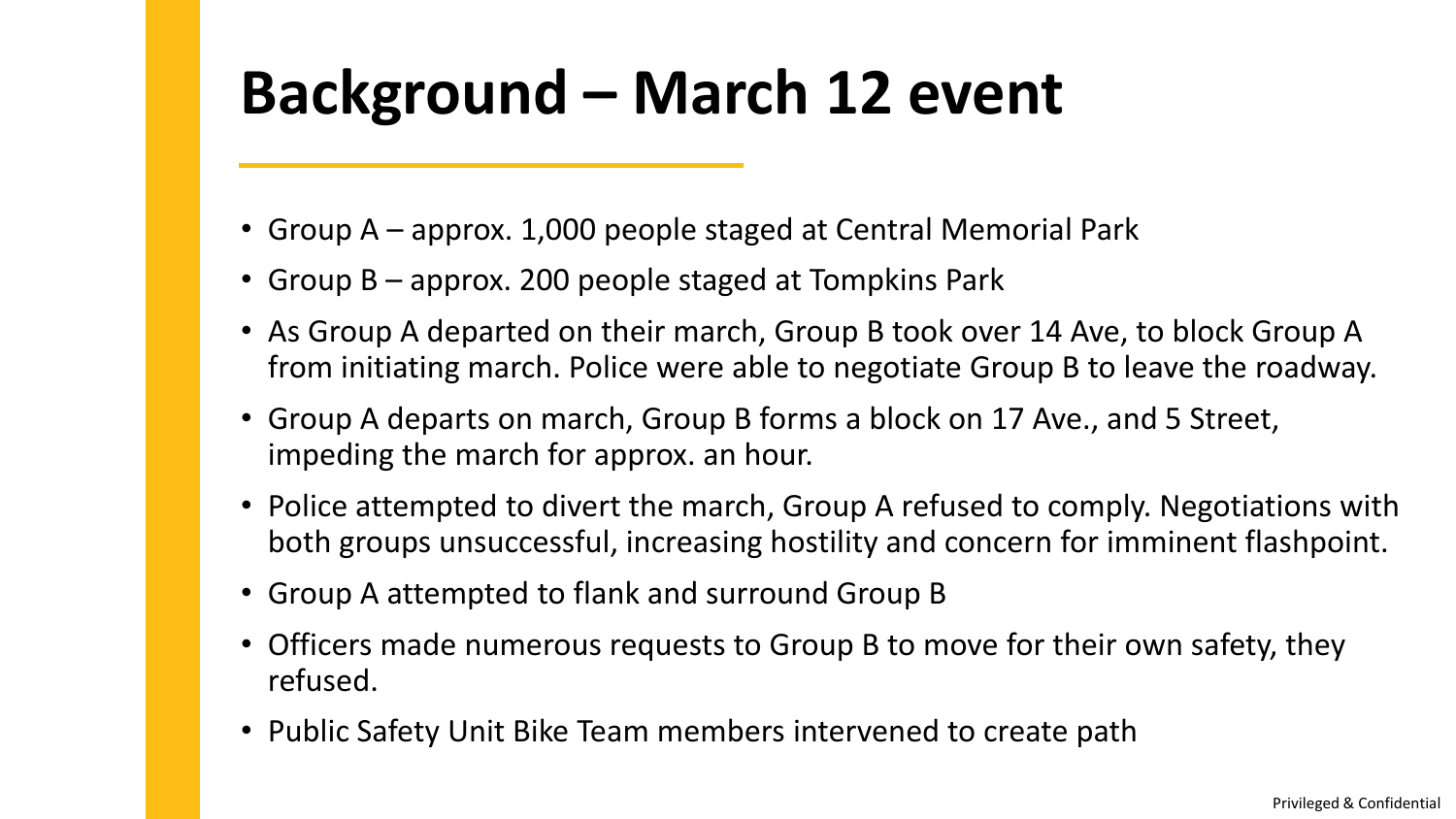## **Why now? What has changed?**

- The protests have evolved despite the removal of restrictions. We've seen a dramatic shift in the demeanor and behaviour and have identified significant public safety risks.
- The community has become increasingly frustrated, with the ongoing disruption and community safety concerns.
- Until now Group A has been relatively cooperative and have worked with police regarding the route and following police direction.
- Last weekend was a turning point where that changed and now the groups have indicated they will not follow police direction which will lead to a confrontation that is unavoidable.
- When mobile, public safety is an issue due to the potential for confrontations and lack of compliance.
- Privileged & Confidential • Based on the totality of the circumstances, this has become a Major Policing Event as defined by CPC policy.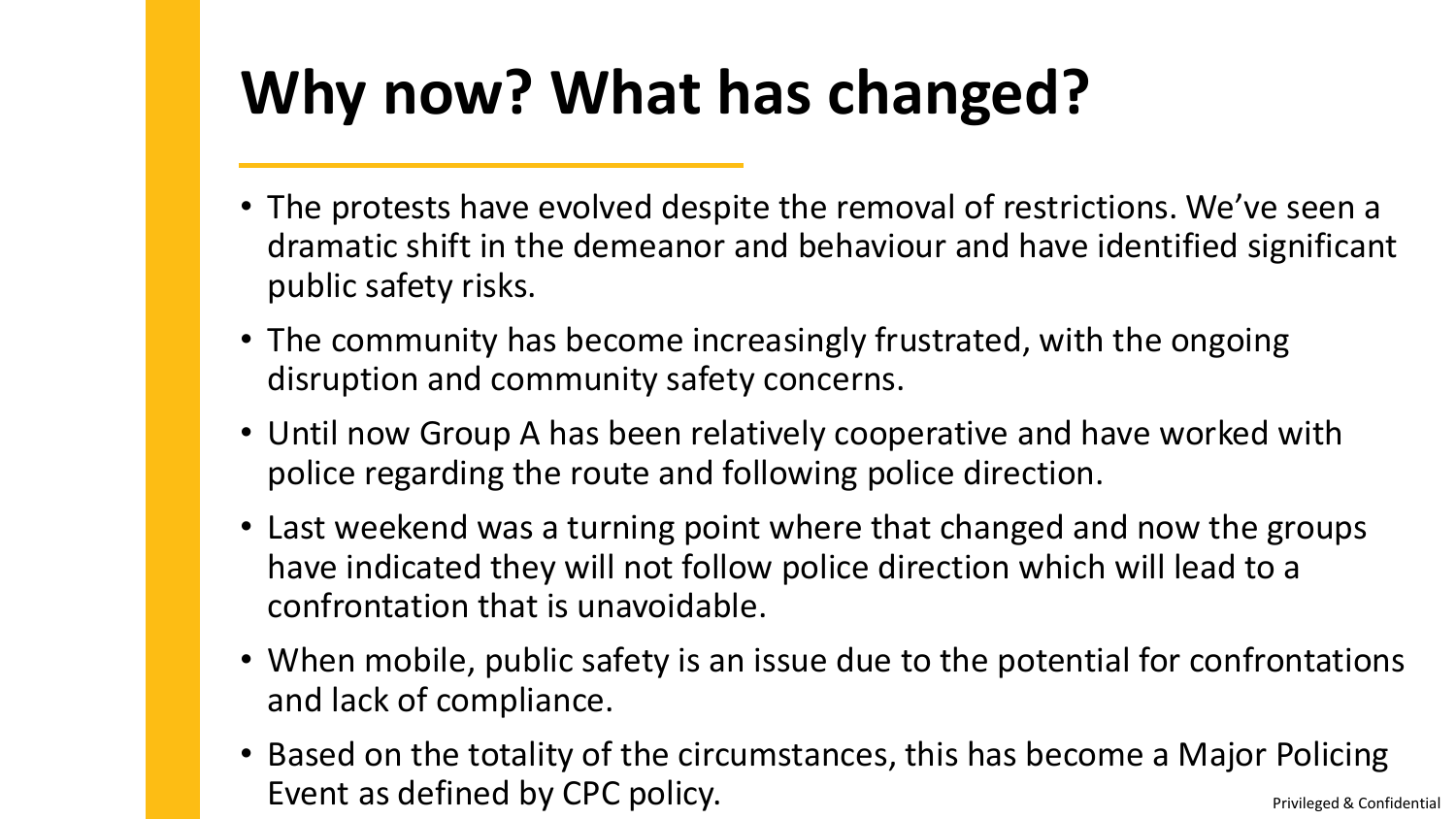#### **Injunction**

City of Calgary has been **granted an injunction** to prohibit the following:

- Blocking of traffic on roads and on sidewalks, walking in the middle of the roadways, and preventing vehicles and pedestrians from lawfully passing by or accessing amenities in the area without authorization or a permit
- Conduct or activity in a park which unreasonably disturbs the use or enjoyment of the park for other users of the park, or hosting an event or using an amplification system in a park without a permit
- Commercial activity in a park, including but not limited to the operation of vendor stands within Central Memorial Park or other areas without a permit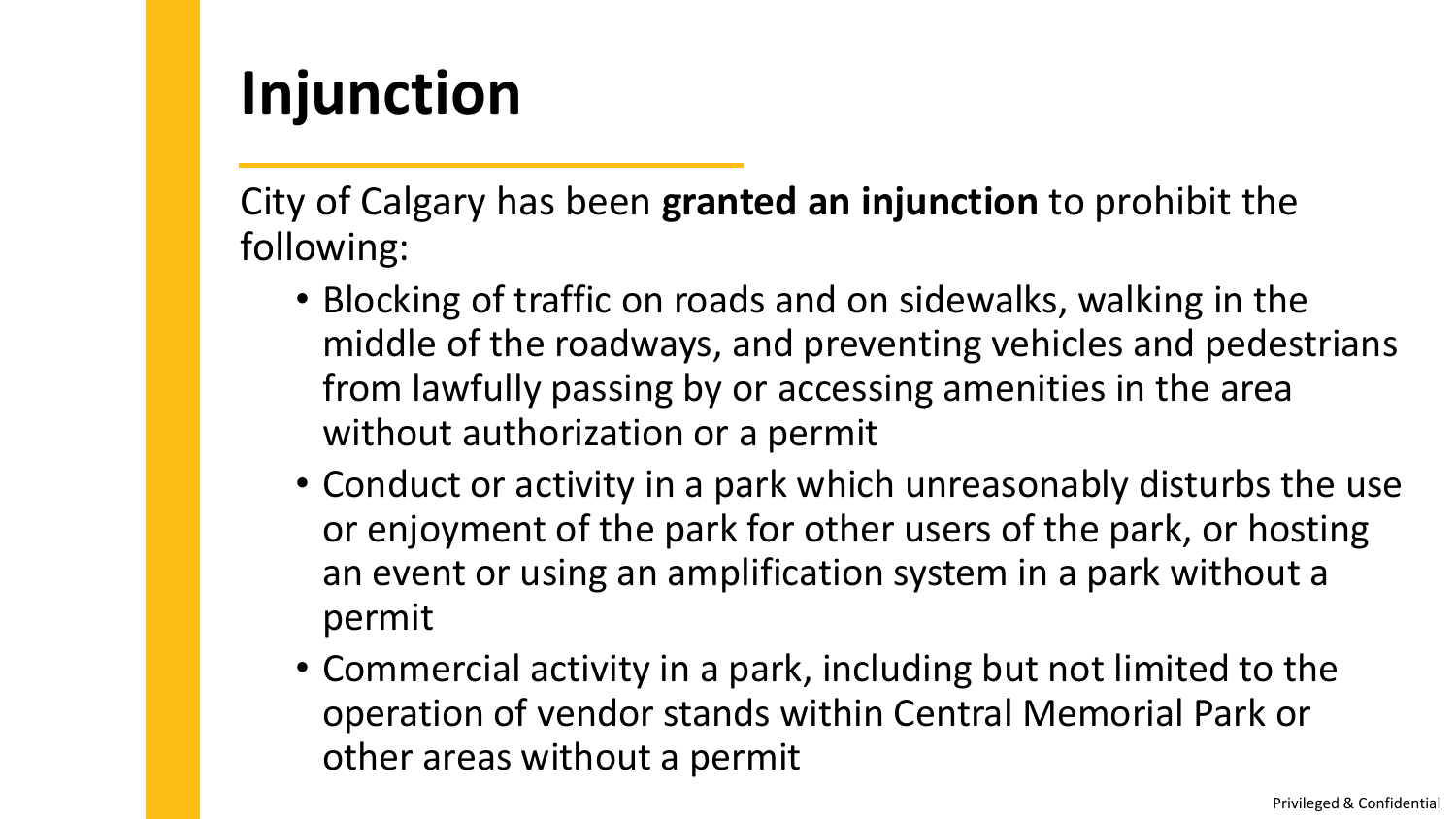#### **Injunction**

• The unnecessary sounding of horns or other audible warning devices of motor vehicles or of other noise making devices, including but not limited to hair horns and megaphones

#### **Notice/Service of injunction**

• May be given by reading the Order to any person, including but not limited to reading the Order over an amplification system, publishing the Order online, including on social media accounts or distributing copies of the Order to the media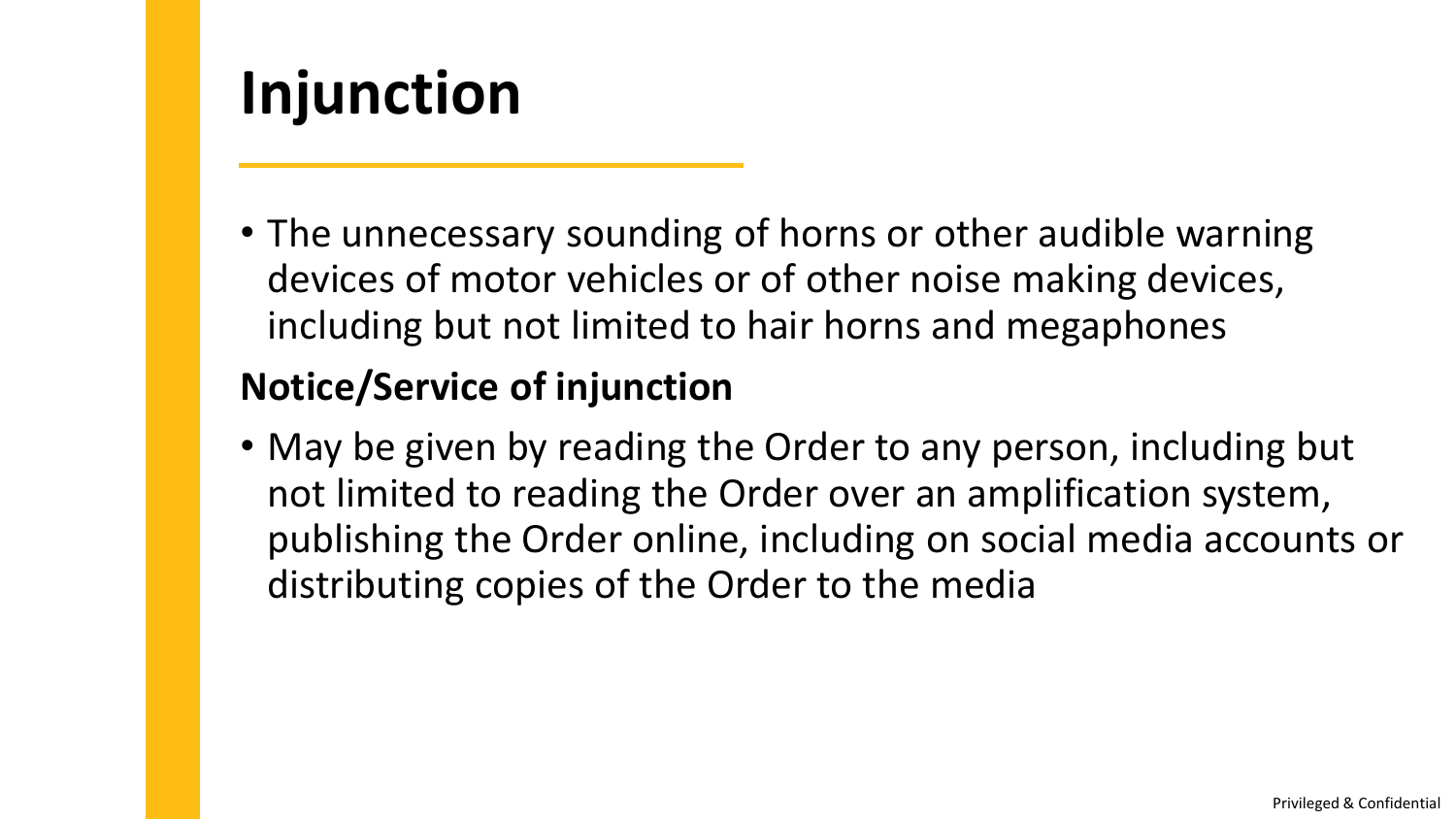#### **Injunction**

#### **Enforcement**

- Any member of the CPS, or any Peace Officer, may ensure compliance with this order, including arresting or detaining persons Law Enforcement has reasonable ground to believe is contravening or has contravened the Order.
- A member of Law Enforcement may use reasonable force in order to ensure compliance with this Order.
- Persons shall remain at liberty to engage in peaceful, lawful and safe protest, subject to the provisions of the Order.
- This Interlocutory Order shall remain in force until the hearing of the application for a permanent injunction.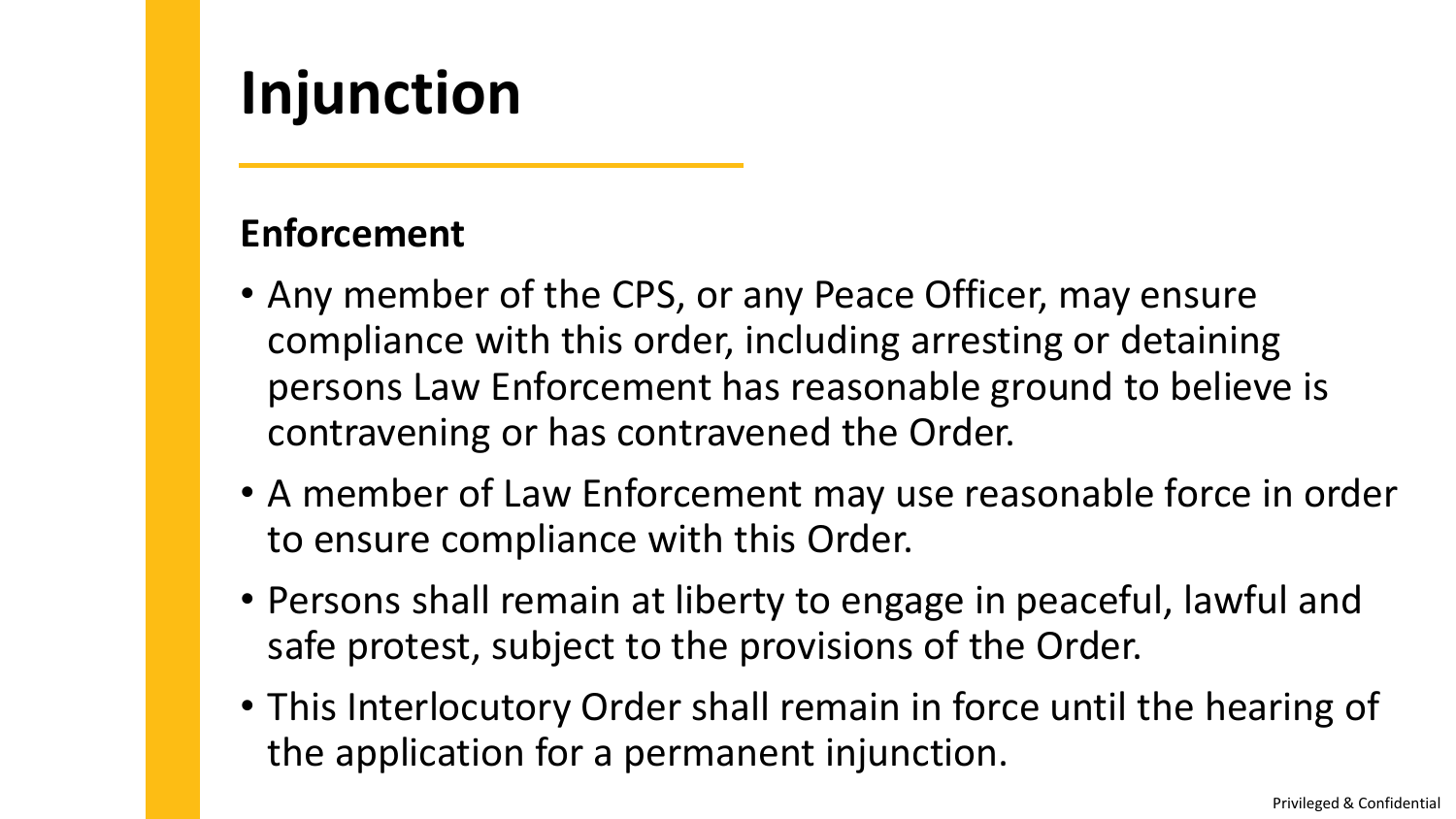## **Planning & Coordination**

- CPS in partnership with stakeholders are working together to ensure The City of Calgary, and in particular the downtown areas of 17 Avenue and Beltline, are a safe and welcoming place.
- Stakeholders involved in planning:
	- Calgary Community Standards (Bylaw)
	- Calgary Transit
	- Calgary Roads
	- Calgary Parking Authority
	- City Licensing
	- Calgary 9-1-1 & 3-1-1
	- CEMA
	- Alberta Sheriffs
	- AHS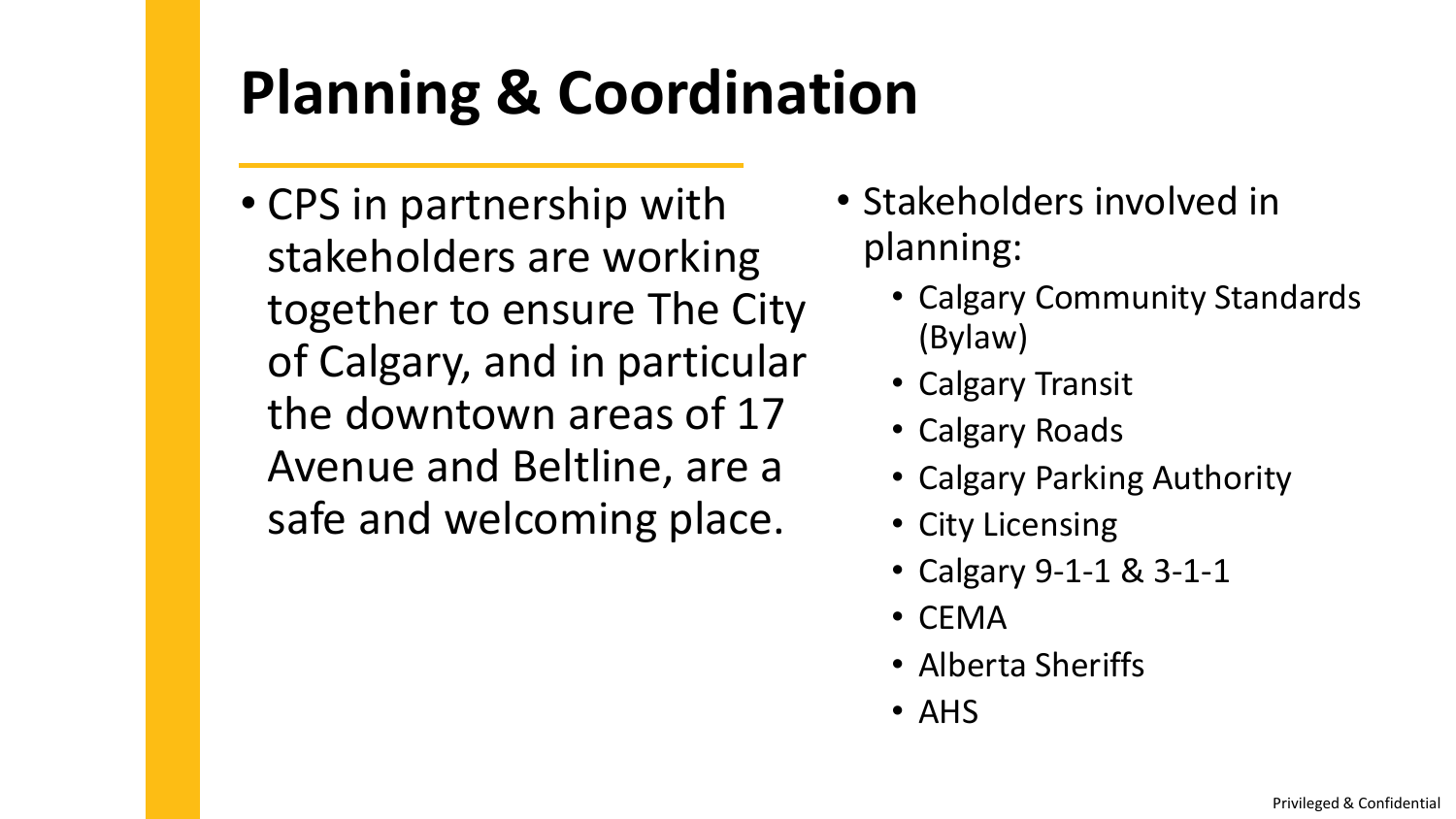#### **Response**

- Ongoing engagement with affected community residents and business owners to inform operational planning.
- Leading up to the protest, CPS has been engaging with various demonstration organizers to set clear direction and expectations to ensure public safety and community well-being.
- In collaboration with all stakeholders and external partners, CPS will provide on-duty and call-out members in a variety of roles to ensure a measured and appropriate response.
- The response to this event will be managed by a CPS Incident Command Team (ICT) with support from multiple partner agencies.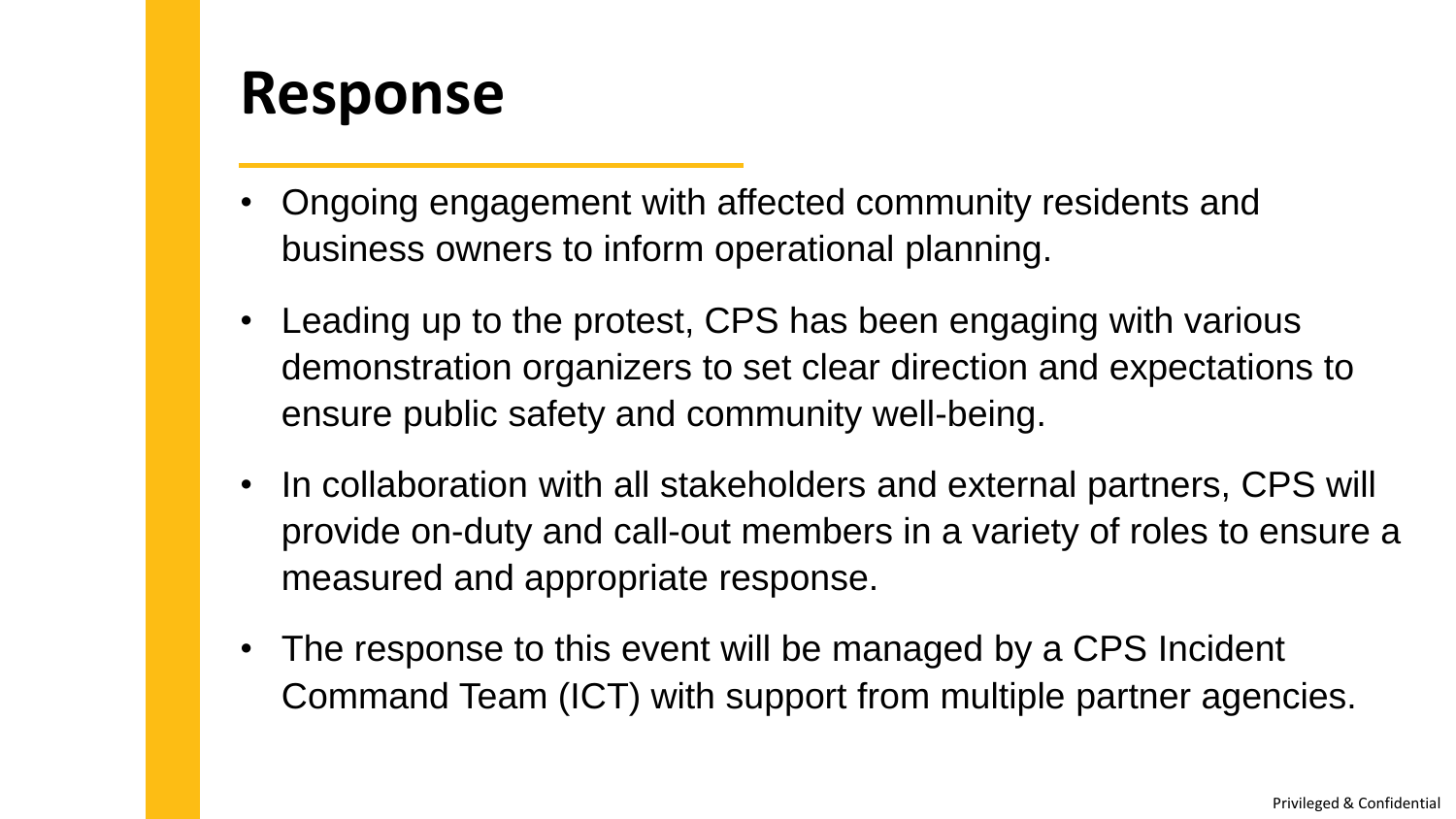#### **Response**

- The engagement and dialogue strategy to gain voluntarily compliance initially employed are no longer effective as a result of little-to-no cooperation from organizers in the protests on March 12, 2022.
- Groups are no longer following police direction and pre-event negotiations with organizers to amend their plans have been met with resistance. Intelligence indicates there may be an imminent public safety risk at future demonstrations.
- Operations will begin with CPS request for voluntary compliance, deescalation when we can, and use enforcement when necessary.
- Frequent briefings with all levels of command will occur to adjust strategies based on the risk assessment and after-action reporting.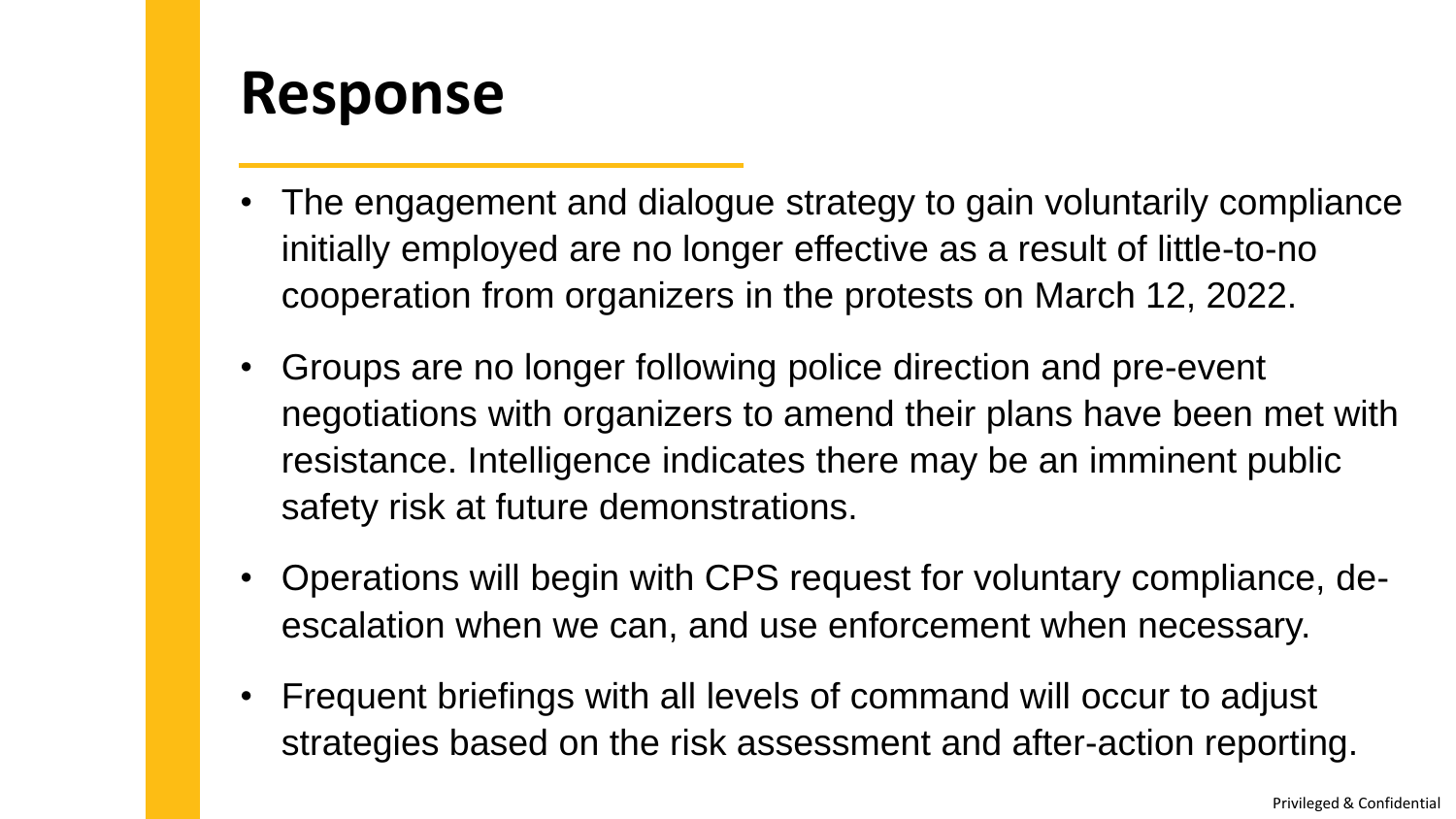## **Planned Operational Tactics**

- Supporting our partners at bylaw and city licensing with proactive engagement and enforcement of events and participants
- High visibility presence of Public Safety Unit and supporting units
- Complex traffic safety plan with multiple phases to help safely manage pedestrian and vehicle traffic in the downtown area, with a focus on the Beltline and 17 Avenue. Enforcement is expected to occur before, during and after the event.
- Planned road closures to minimize disruption to community and businesses – advanced/as-needed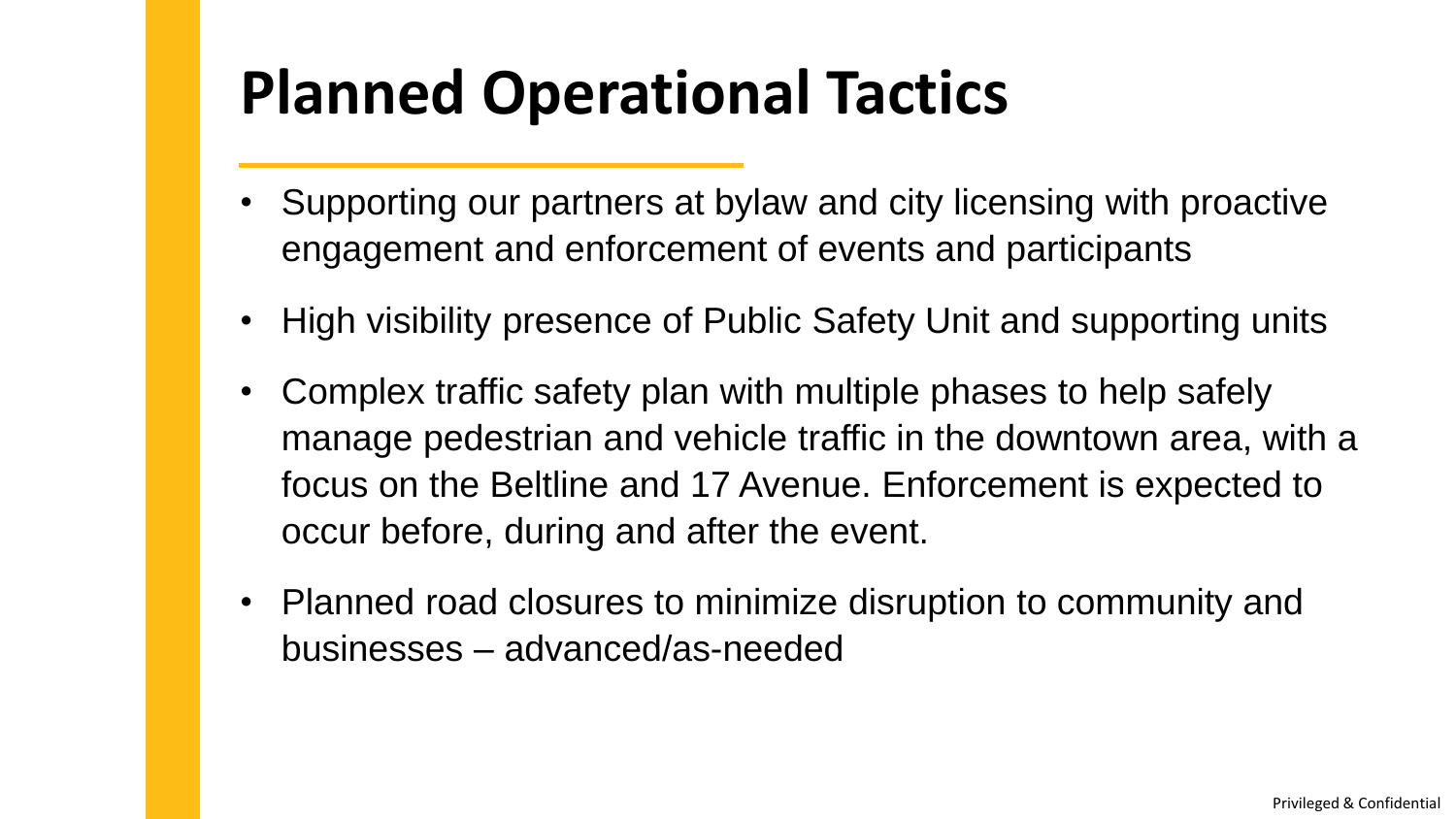## **Planned Operational Tactics**

- Direct dialogue with organizers, the public and the community to request voluntary compliance.
- Additional social media and communication to request compliance with refraining from attending the area for the purpose of protesting.
- Our intention is to focus resources on mitigating risk and changing the behaviour of those causing community disruption, and negatively impacting public safety.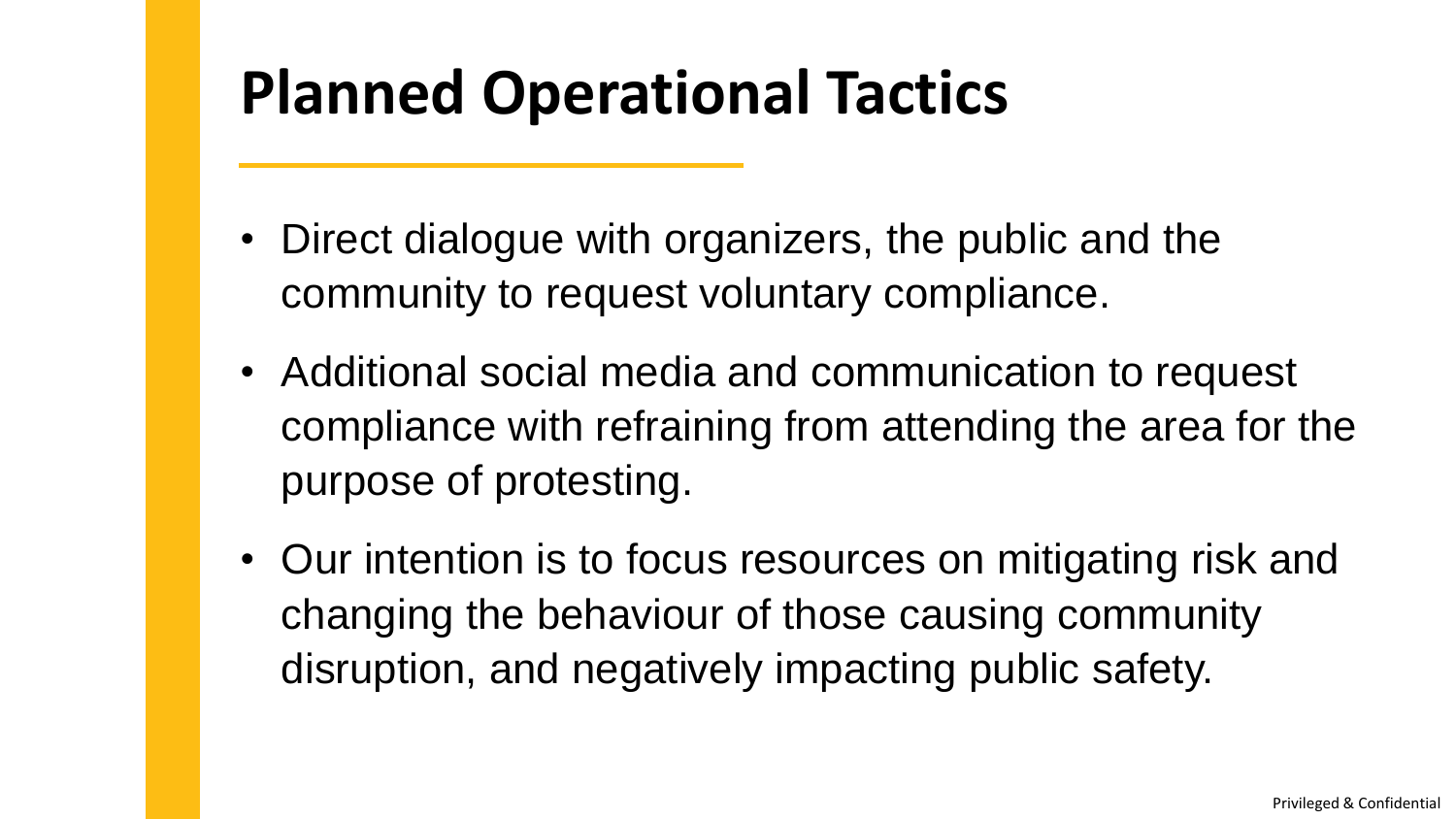## **Operational Tactics**

- Communications strategy
	- Tactical use of social media began this week, live updates as events unfold on Saturday
	- PA/MRU in TOC and on scene
	- Press conferences as required (will not be held on scene)
	- Internal communications for staff
	- Safety information bulletin shared with businesses
	- Ongoing engagement with BIAs, Community Associations and business owners pre-and-post event via the Community Resource Officer and town halls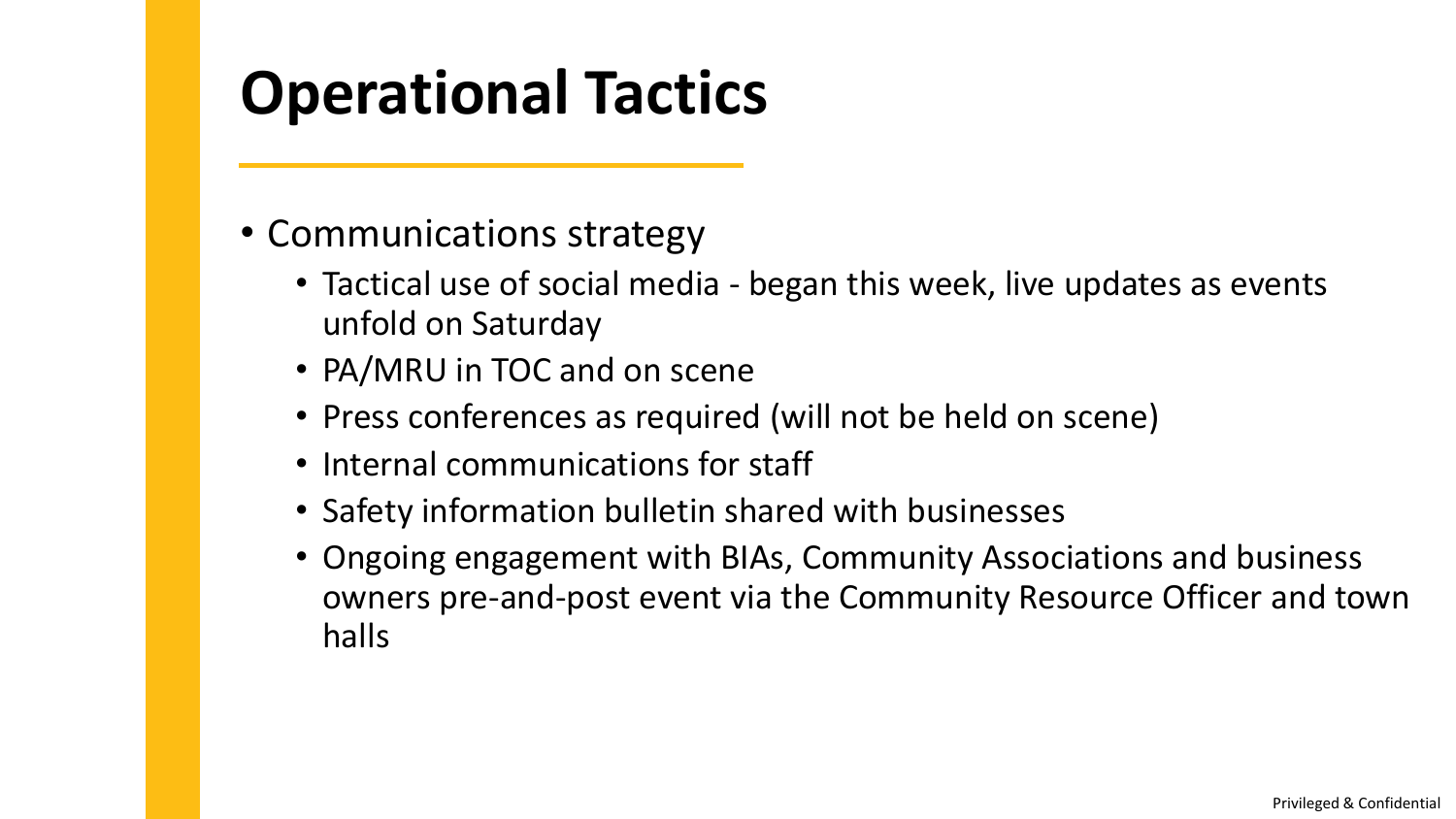#### **How you can help**

- De-escalation and community well being is everyone's responsibility
- Share official messaging coming from @CalgaryPolice
- Be mindful of your own safety and your own jeopardy
- Should a flashpoint or other situation occur, we will provide you with an update upon the conclusion of the event
- We are all in this together and consistent messaging will aid in bringing calm to the situation and build trust with our community
- If you have questions or concerns, reach out to the CPC Executive Director. Event updates will be provided through CPC Executive Director to Commission members and on to City Council